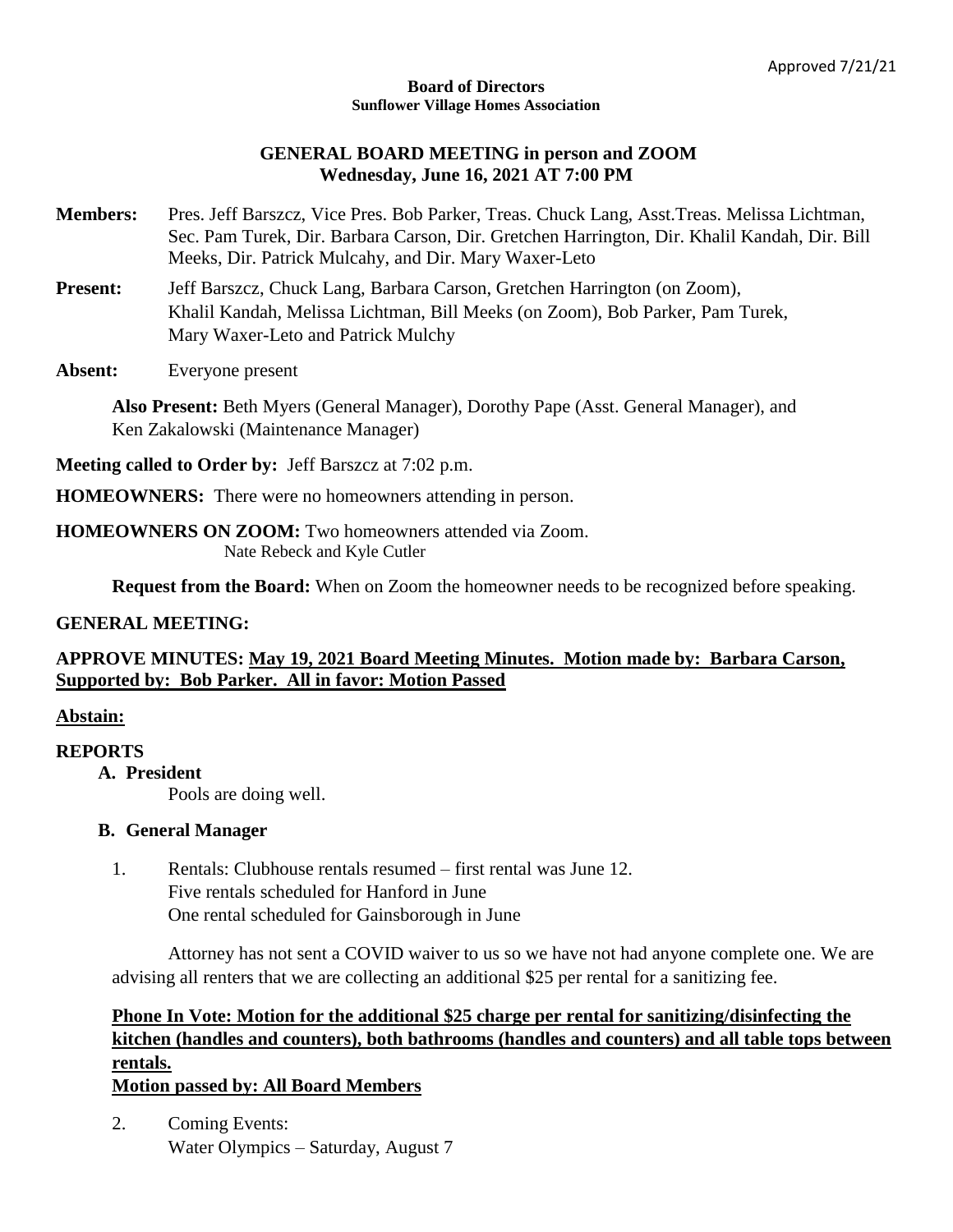Approved 7/21/21 The lifeguards would like to have a water Olympics for the children of Sunflower – ages 6-12. They will coordinate the games using materials we already have. Cost will be minimal – perhaps medals and rocket pops for everyone (pops come to .18 per pop). Duration of event will be about 2 hours.

## **Motion made by: Bob Parker to provide a limit of \$200 for the Water Olympics . Supporter by Melissa Lichtman. All in Favor: Motion passed**

## 3. 2021 Dues

1644 (97.7%) have paid their 2021 dues. 43 not paid in full (2.3%). Six are on payments plans. Six homeowners are on attorney payment plans or currently involved in lien process. Seven owe late fees only. 19 owe \$375 for this year, and five homeowners have been sent a lien warning letter.

4. Directory: Information for the directory will be submitted to Cathedral by July 6.

5. Incident at Hanford pool – 4 non-resident juveniles jumped the fence and dove into the pool after hours. Police were notified.

6. Preliminary annual audit results have been returned and once again there are no errors or discrepancies in our performance.

7. We want to recognize some of the outstanding achievements of our lifeguards: - Thank you to Trent for stepping up to assist with the vacuuming of the pools and training of the other guards, Emilee for taking the lead on our swim lesson program and Alaina, Josh and Andrew for swimmer assists.

## **C. Maintenance**

# **Work Completed at Hanford Clubhouse:**

- Check pool operations daily, including testing pool water in both pools for correct chemical balance and adding chemicals as required.
- Maintained shower rooms for the season.
- Replaced ink ribbon in the time clock in lifeguard room.
- Started lawn sprinklers for the season.
- Met with the state boiler inspector to inspect the pool heater.
- Completed monthly PM (preventative maintenance) sheet.

# **Work completed at Gainsborough Clubhouse:**

- Check pool operation daily, including testing pool water in both pools for correct chemical balance. Add chemicals as required.
- Horton Plumbing repaired water leak on domestic hot water supply lines and replaced a bad backflow preventer on the backup water driven sump pump line in the pump room.
- Maintained shower rooms for the season.
- Cleaned both A/C condenser coils on outside of the building.
- Installed the window air conditioner into the lifeguard room, cleaned the evaporator coils and filter element.
- Installed a wedge anchor and tighten down bolt for step handrail.
- Trimmed the woods behind Gainsborough, path to back common area for lawn mower access.

# Fencing:

Superior Fence is completing work on the fence around the Gainsborough pool.